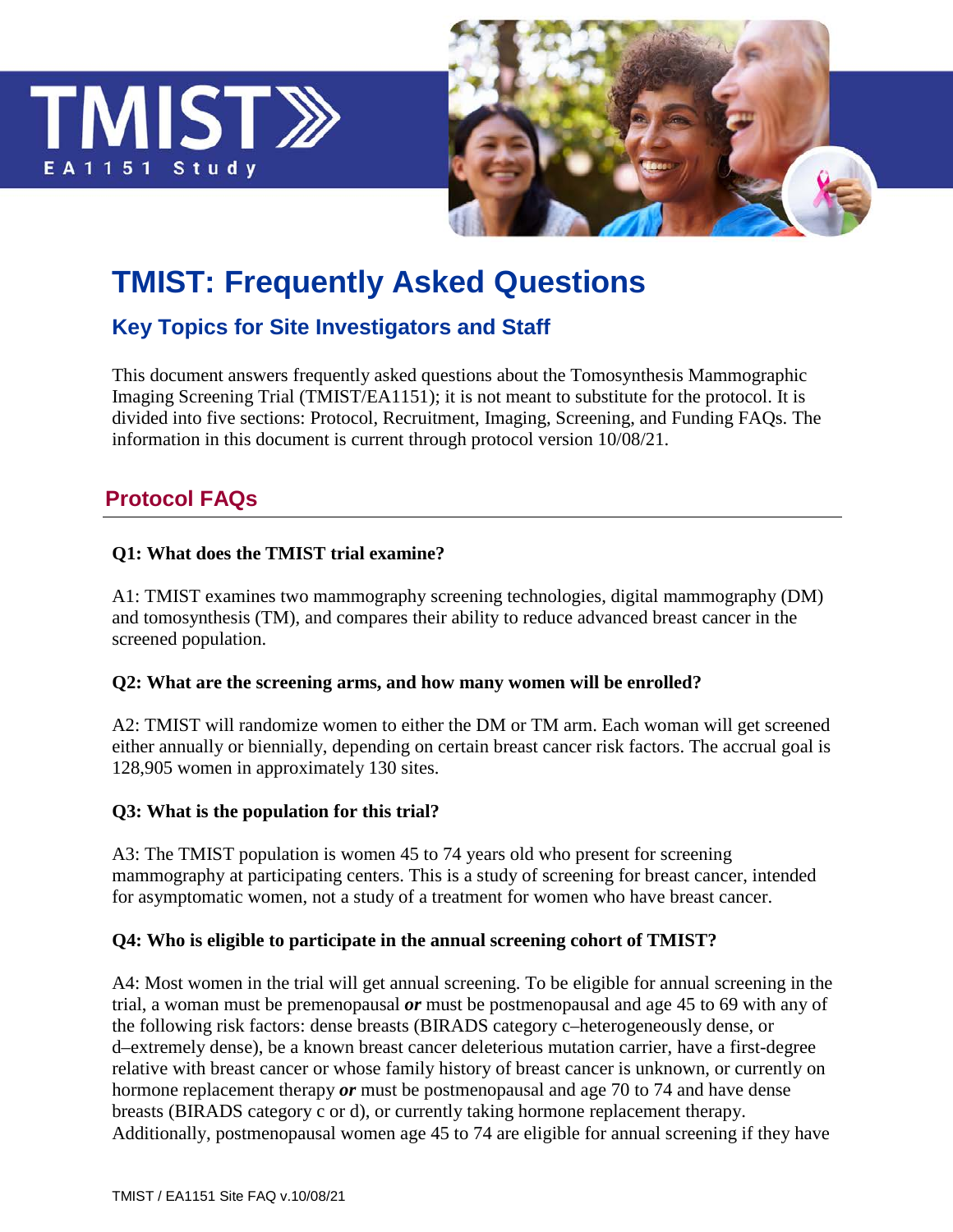had at least one benign breast biopsy with a diagnosis of LCIS or atypia of any kind (atypical ductal hyperplasia, atypical lobular hyperplasia, atypical hyperplasia NOS, or intraductal papilloma with atypia).

### **Q5: How does the trial define "postmenopausal"?**

A5: The trial defines postmenopausal women as those who had their last menstrual period more than 12 months before study entry or who no longer have menses due to bilateral oophorectomy with either hysterectomy or endometrial ablation. Women who had either hysterectomy or endometrial ablation who have at least one ovary will be considered premenopausal until age 52, and postmenopausal thereafter.

### **Q6: Who is eligible to participate in the biennial screening cohort of TMIST?**

A6: All postmenopausal women not meeting eligibility for the annual screening cohort are eligible for the biennial screening.

### **Q7: Who is not eligible to participate in TMIST?**

A7: Women may not participate if they are symptomatic for breast disease, have new breast complaints (ie, lump or nipple discharge), had a screening mammogram within the last 11 months, previously had breast cancer, have breast enhancements, or are pregnant or lactating. Women with mild breast pain are eligible to participate.

### **Q8: What is the duration of follow-up for this trial?**

A8: The screening examinations that are part of the screening period in TMIST occur within the first 5 years after randomization. The site trial team will collect clinical and imaging data regarding the screening, diagnosis, and treatment of breast cancer during this period. After the study-specific screening mammograms are completed, there is a long-term follow-up period to monitor women for the diagnosis of breast cancer. All participants will be followed for at least 3 and up to 8 years after study entry. The site trial team will conduct surveys to determine breast cancer status, either when the participant returns to the clinic for standard-of-care follow-up and routine breast cancer screening, or through telephone surveys, chart reviews, and/or death and tumor registries.

### **Q9: How can my site join the TMIST trial?**

A9: Your institution must be either a part of a National Community Oncology Research Program (NCORP) site or hold membership in a National Clinical Trials Network (NCTN) Research Group. Contact [tmist@ecog-acrin.org](mailto:tmist@ecog-acrin.org) for help in identifying status. There are five qualification steps to complete: IRB approval, credentialing phantom image submission, online trial training, physics/it survey completion, sample mammography reports submission.

### **Q10: Whom should I contact with questions?**

A10: Please direct general questions about the TMIST trial to **TMIST@ecog-acrin.org.**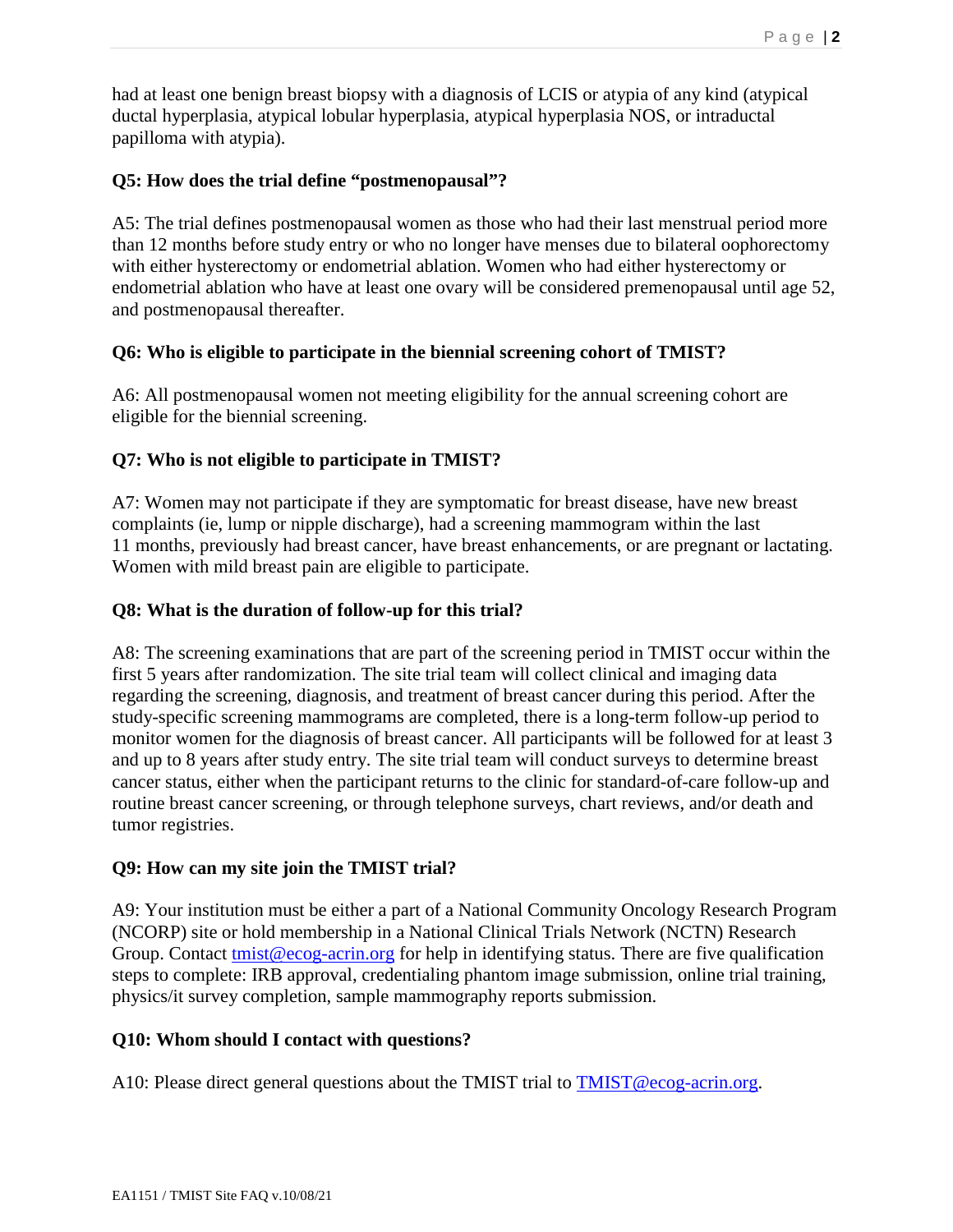### **Recruitment FAQs**

#### **Q11: How can we recruit women into TMIST?**

A11: Sites can educate women by providing informational material describing the trial by mail or email after they have scheduled a screening mammography visit, during visits to the mammography clinic, or through phone calls. Many of these recruitment materials are also available in Spanish, Chinese, Korean, and Vietnamese. PI or co-investigator radiologists can present or share materials about the trial with primary care physicians, who in turn can inform women about the trial. In addition, your recruitment efforts may be helped by clinical trial volunteer portals, where a description of the study can be posted along with local site contact information for individuals interested in participating.

### **Q12: What type of person can do the recruitment?**

A12: Personnel at participating mammography clinics can recruit women to the trial.

#### **Q13: What type of personnel are needed to support this trial at the site?**

A13: To support TMIST, sites need a credentialed breast imaging radiologist to serve as the lead radiologist investigator (study-specific PI or Co-PI), and at least one research associate (capable of performing recruitment, consent/enrollment, and data entry tasks) for the first year. The addition of research associates to the study team may be needed in years 2 and 3, based on total enrollment volume. The lead radiologist has to maintain CTEP investigator credentials during the trial.

### **Imaging FAQs**

#### **Q14: Where are the study activities expected to take place?**

A14: Imaging must take place in a mammography clinic that routinely performs both TM and DM. The participating mammography facility must be able and willing to randomize women to undergo either TM or DM for screening. The scanners must be accredited under US ACR MQSA or equivalent for non-US sites.

#### **Q15: How many radiologist readers are needed per site?**

A15: You need at least one. However, you should base the number of radiologists that you will need to read screening mammograms in support of this trial on your expected site screening volume for the trial. All interpreting radiologists who are participating at each site should read imaging exams in both conditions (TM and DM) over the course of the study.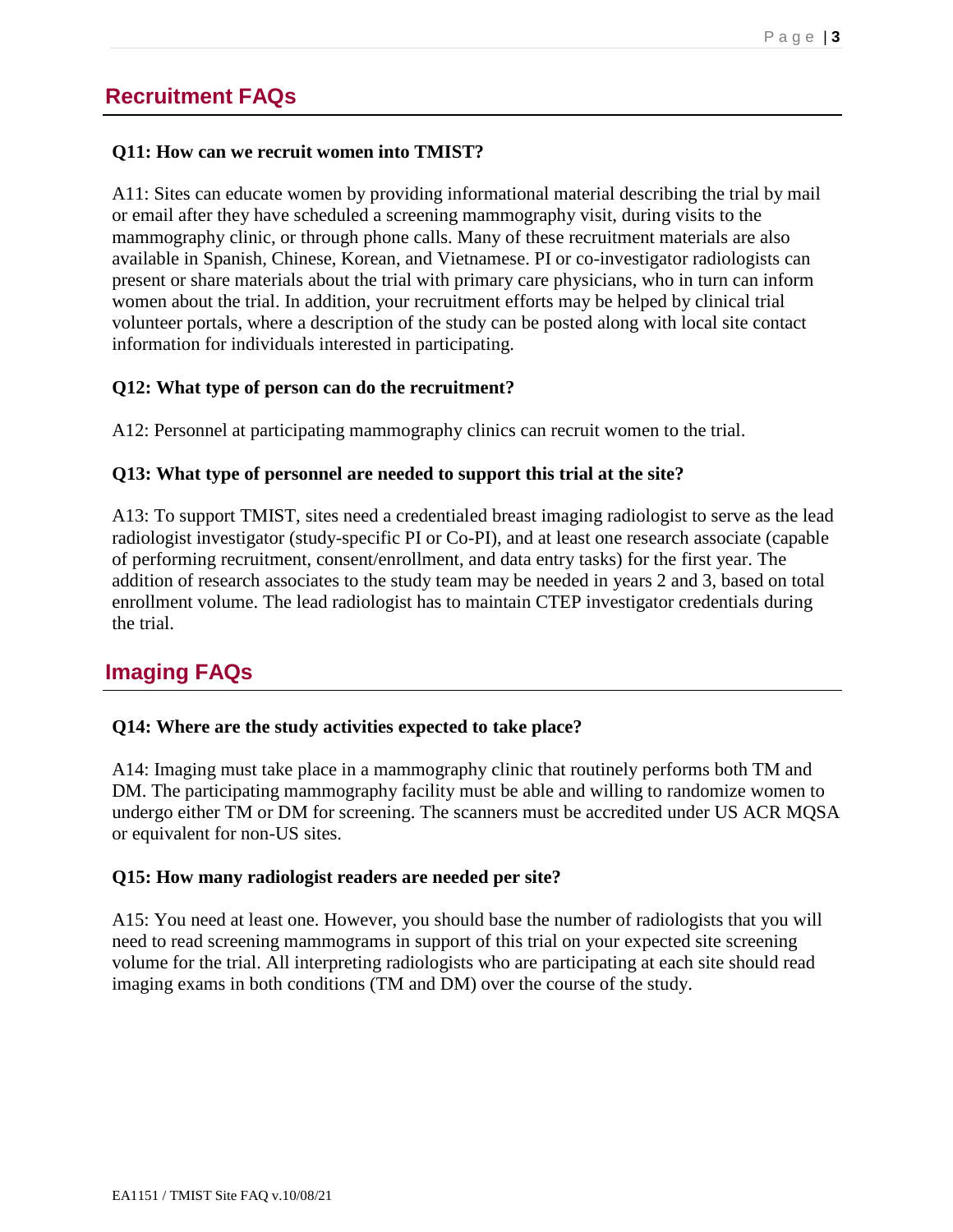### **Q16: Does the same radiologist have to review all the TMIST exams?**

A16: No, any MQSA or equivalent qualified breast imaging radiologist within the mammography clinic where the imaging examination will take place can interpret TMIST subject mammograms. However, one breast imaging radiologist at a site must be designated as lead radiologist for TMIST; that person must have a CTEP investigator ID.

### **Q17: Does the PI have to be a radiologist?**

A17: No, but it is recommended that a radiologist be at least a study specific Co-PI at the site. Any PI or Co-PIs for this study should obtain CTEP investigator ID credentials and complete training as appropriate to serve in these types of roles at their institution.

### **Q18: Do the radiologist readers need to complete the CTEP IAM registration process?**

A18: Radiologists serving as lead radiologist (PI or Co-PI) for TMIST at a site need to complete the CTEP IAM registration process. Other radiologists serving solely as readers do not.

### **Q19: Do the radiologists have to enter data directly into Medidata Rave?**

A19: No, radiologists do not have to enter their interpretations directly in the electronic case report forms. Research associates with the appropriate CTEP IAM credentials and CTSU user role of "Rave CRA" at the site can perform the data entry task if the mammography clinic reports include all required reporting elements and the research associates understand how to extract the information from the radiology and other clinical reports.

### **Q20: How are the images submitted to ECOG-ACRIN?**

A20: Image submission will be completed with TRIAD, the American College of Radiology's (ACR) proprietary image exchange application. This is the sole method of data transfer to the ACR Clinical Research Institute Imaging Core Laboratory. Site-designated staff who will submit images through TRIAD should be registered with CTEP and have a valid and active CTEP IAM account. To submit images using TRIAD, the site-designated image submitter should be on the site's affiliate rosters and be assigned the "TRIAD site user" role on the CTSU roster.

### **Q21: Can we run this study at multiple radiology facilities?**

A21: Yes. You can run the study at multiple radiology facilities. A facility receives enrollment credit if they have a unique CTEP ID number and have completed the site activation process. Each mammography unit that is planned to be used in the trial, whether at one facility or across multiple radiology facilities, will need to be credentialed as part of the site qualification process.